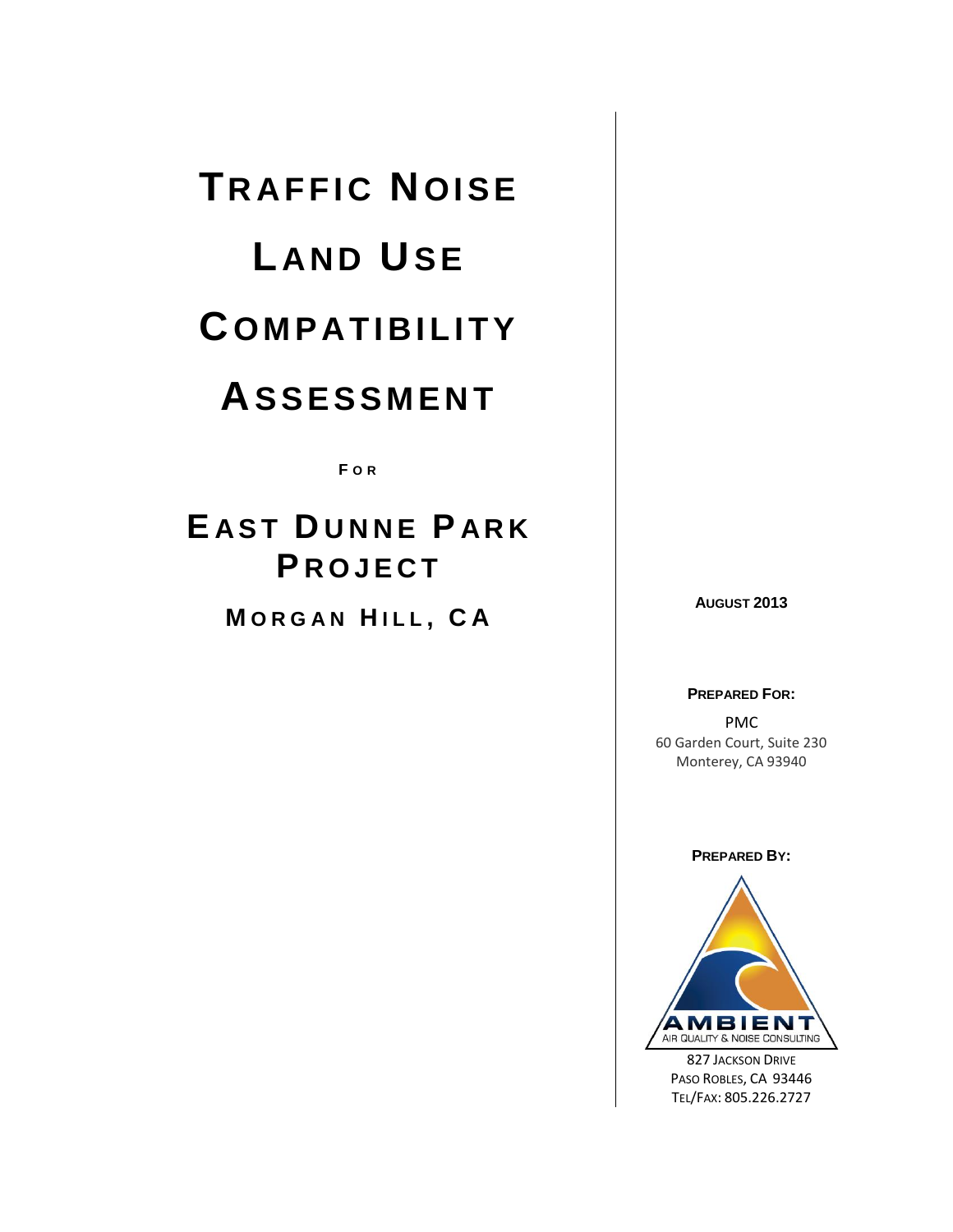# **TABLE OF CONTENTS**

# **LIST OF TABLES**

#### **LIST OF FIGURES**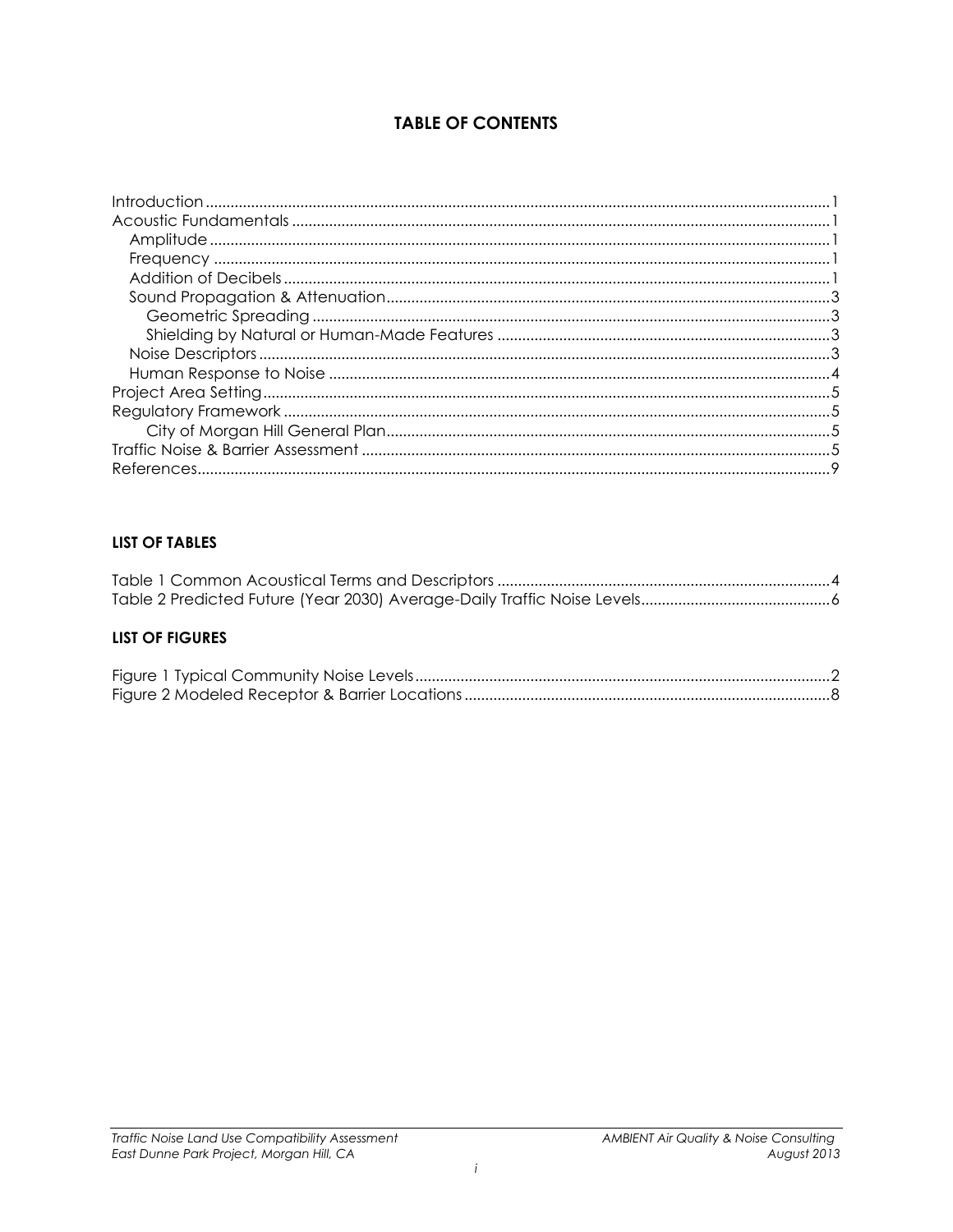## <span id="page-2-0"></span>**INTRODUCTION**

This report describes the existing noise environment in the project vicinity and evaluates the compatibility of the proposed project with predicted future traffic noise levels. Land use compatibility is evaluated relative to the City of Morgan Hills's applicable noise criteria.

# <span id="page-2-1"></span>**ACOUSTIC FUNDAMENTALS**

Noise is generally defined as sound that is loud, disagreeable, or unexpected. Sound, as described in more detail below, is mechanical energy transmitted in the form of a wave because of a disturbance or vibration.

#### <span id="page-2-2"></span>**AMPLITUDE**

Amplitude is the difference between ambient air pressure and the peak pressure of the sound wave. Amplitude is measured in decibels (dB) on a logarithmic scale. For example, a 65 dB source of sound, such as a truck, when joined by another 65 dB source results in a sound amplitude of 68 dB, not 130 dB (i.e., doubling the source strength increases the sound pressure by 3 dB). Amplitude is interpreted by the ear as corresponding to different degrees of loudness. Laboratory measurements correlate a 10 dB increase in amplitude with a perceived doubling of loudness and establish a 3 dB change in amplitude as the minimum audible difference perceptible to the average person.

#### <span id="page-2-3"></span>**FREQUENCY**

Frequency is the number of fluctuations of the pressure wave per second. The unit of frequency is the Hertz (Hz). One Hz equals one cycle per second. The human ear is not equally sensitive to sound of different frequencies. Sound waves below 16 Hz or above 20,000 Hz cannot be heard at all, and the ear is more sensitive to sound in the higher portion of this range than in the lower. To approximate this sensitivity, environmental sound is usually measured in A-weighted decibels (dBA). On this scale, the normal range of human hearing extends from about 10 dBA to about 140 dBA. Common community noise sources and associated noise levels, in dBA, are depicted in Figure 1.

#### <span id="page-2-4"></span>ADDITION OF DECIBELS

Because decibels are logarithmic units, sound levels cannot be added or subtracted through ordinary arithmetic. Under the decibel scale, a doubling of sound energy corresponds to a 3-dB increase. In other words, when two identical sources are each producing sound of the same loudness, the resulting sound level at a given distance would be 3 dB higher than one source under the same conditions. For example, if one automobile produces a sound level of 70 dB when it passes an observer, two cars passing simultaneously would not produce 140 dB; rather, they would combine to produce 73 dB. Under the decibel scale, three sources of equal loudness together would produce an increase of 5 dB.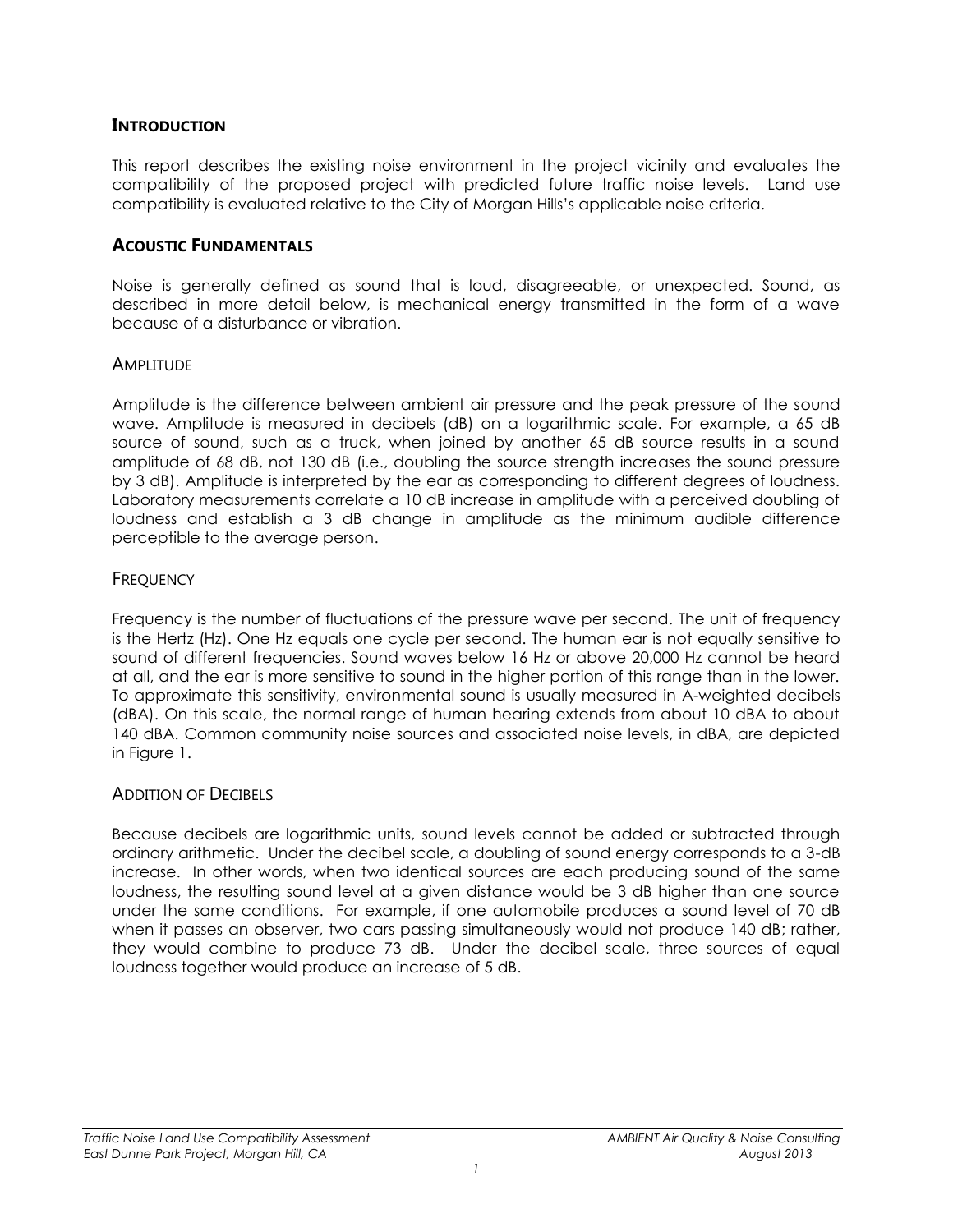<span id="page-3-0"></span>

**FIGURE 1 TYPICAL COMMUNITY NOISE LEVELS**

Source: Caltrans 2009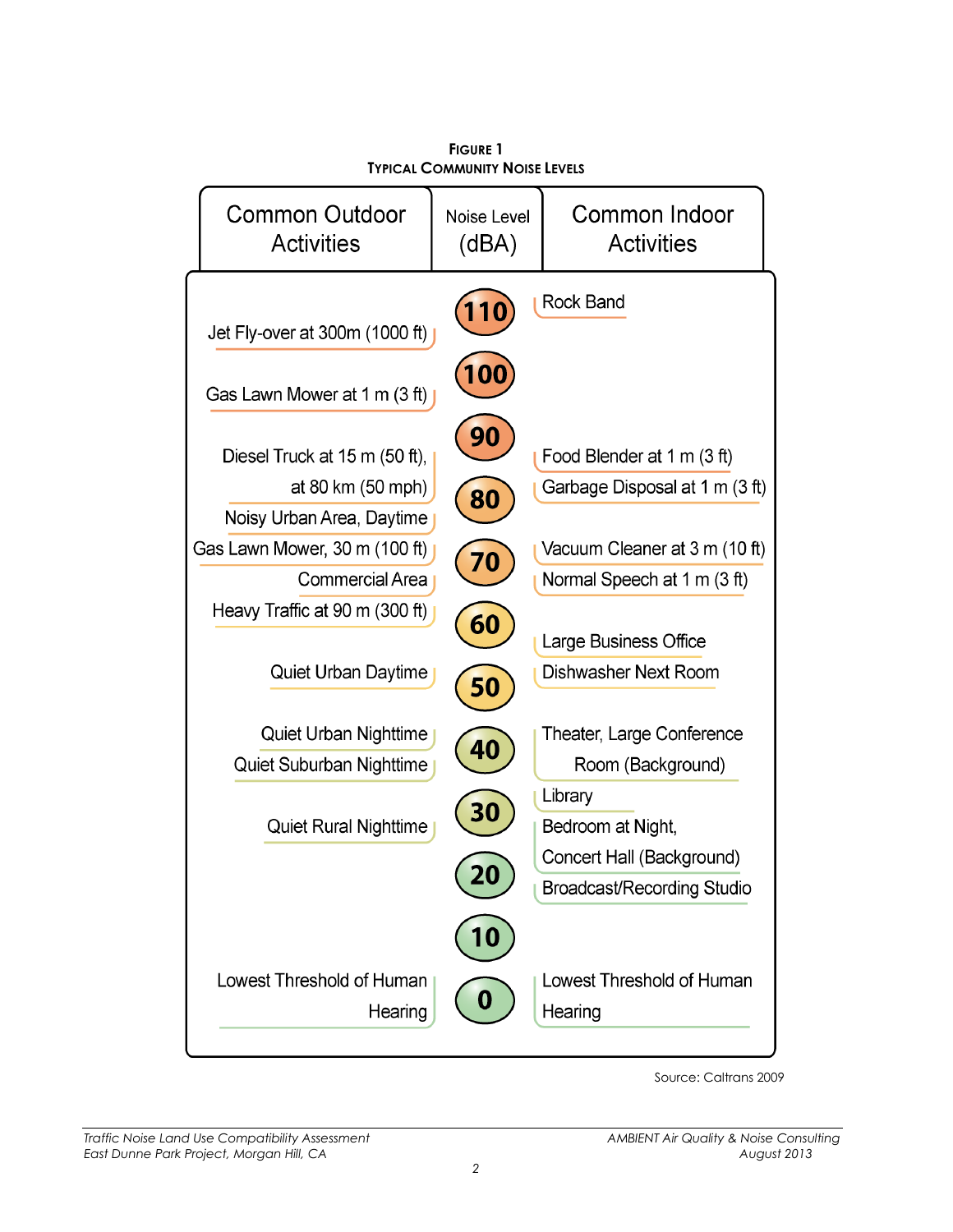# <span id="page-4-0"></span>SOUND PROPAGATION & ATTENUATION

# <span id="page-4-1"></span>**Geometric Spreading**

Sound from a localized source (i.e., a point source) propagates uniformly outward in a spherical pattern. The sound level decreases (attenuates) at a rate of approximately 6 decibels for each doubling of distance from a point source. Highways consist of several localized noise sources on a defined path, and hence can be treated as a line source, which approximates the effect of several point sources. Noise from a line source propagates outward in a cylindrical pattern, often referred to as cylindrical spreading. Sound levels attenuate at a rate of approximately 3 decibels for each doubling of distance from a line source, depending on ground surface characteristics. For acoustically hard sites (i.e., sites with a reflective surface between the source and the receiver, such as a parking lot or body of water,), no excess ground attenuation is assumed. For acoustically absorptive or soft sites (i.e., those sites with an absorptive ground surface between a line source and the receiver, such as soft dirt, grass, or scattered bushes and trees), an excess ground-attenuation value of 1.5 decibels per doubling of distance is normally assumed. When added to the cylindrical spreading, the excess ground attenuation for soft surfaces results in an overall attenuation rate of 4.5 decibels per doubling of distance from a line source.

# <span id="page-4-2"></span>**Shielding by Natural or Human-Made Features**

A large object or barrier in the path between a noise source and a receiver can substantially attenuate noise levels at the receiver. The amount of attenuation provided by shielding depends on the size of the object and the frequency content of the noise source. Natural terrain features (e.g., hills and dense woods) and human-made features (e.g., buildings and walls) can substantially reduce noise levels. Walls are often constructed between a source and a receiver specifically to reduce noise. A barrier that breaks the line of sight between a source and a receiver will typically result in an approximate 5 dB of noise reduction. Taller barriers provide increased noise reduction.

# <span id="page-4-3"></span>NOISE DESCRIPTORS

The decibel scale alone does not adequately characterize how humans perceive noise. The dominant frequencies of a sound have a substantial effect on the human response to that sound. Although the intensity (energy per unit area) of the sound is a purely physical quantity, the loudness or human response is determined by the characteristics of the human ear.

Human hearing is limited in the range of audible frequencies as well as in the way it perceives the sound-pressure level in that range. In general, people are most sensitive to the frequency range of 1,000–8,000 Hz, and perceive sounds within that range better than sounds of the same amplitude in higher or lower frequencies. To approximate the response of the human ear, sound levels of individual frequency bands are weighted, depending on the human sensitivity to those frequencies, which is referred to as the "A-weighted" sound level. The A-weighting network approximates the frequency response of the average young ear when listening to most ordinary sounds. When people make judgments of the relative loudness or annoyance of a sound, their judgments correlate well with the A-weighted noise scale. Other weighting networks have been devised to address high noise levels or other special problems (e.g., B-, C-, and D-scales), but these scales are rarely used in conjunction with the evaluation of environmental and transportation noise.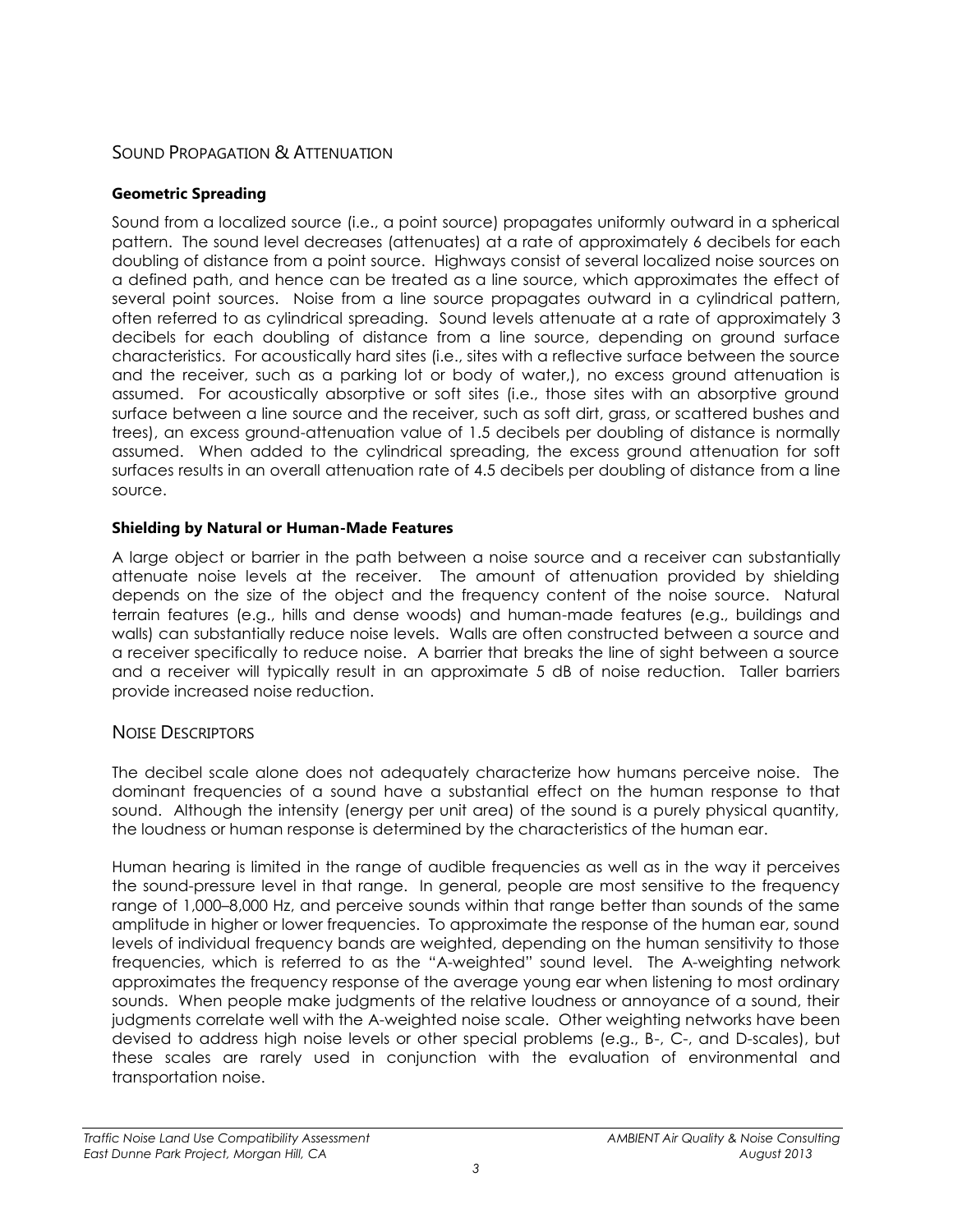The intensity of environmental noise fluctuates over time, and several descriptors of timeaveraged noise levels are typically used. For the evaluation of noise, the most commonly used descriptors are Leq, Ldn, and CNEL. The energy-equivalent noise level, Leq, is a measure of the average energy content (intensity) of noise over any given period. Many communities use 24 hour descriptors of noise levels to regulate noise. The day-night average noise level, L<sub>dn</sub>, is the 24-hour average of the noise intensity, with a 10-dBA "penalty" added for nighttime noise (10 p.m. to 7 a.m.) to account for the greater sensitivity to noise during this period. CNEL, the community equivalent noise level, is similar to L<sub>dn</sub> but adds an additional 5-dBA penalty for evening noise (7 p.m. to 10 p.m.) Common noise descriptors are summarized in Table 1.

<span id="page-5-1"></span>

| <b>Descriptor</b>                             | <b>Definition</b>                                                                                                                                                                                                                                                                                                   |  |  |
|-----------------------------------------------|---------------------------------------------------------------------------------------------------------------------------------------------------------------------------------------------------------------------------------------------------------------------------------------------------------------------|--|--|
| Decibel (dB)                                  | A unit-less measure of sound on a logarithmic scale, which indicates<br>the squared ratio of sound pressure amplitude to referenced sound<br>pressure amplitude. The reference pressure is 20 micro-pascals.                                                                                                        |  |  |
| A-Weighted Decibel (dBA)                      | An overall frequency-weighted sound level in decibels<br>that<br>approximates the frequency response of the human ear.                                                                                                                                                                                              |  |  |
| Energy Equivalent Noise Level<br>$($ Leg $)$  | The energy mean (average) noise level. The instantaneous noise<br>levels during a specific period of time in dBA are converted to<br>relative energy values. From the sum of the relative energy values,<br>an average energy value (in dBA) is calculated.                                                         |  |  |
| Day-Night Average Noise Level<br>(DNL or Ldn) | The 24-hour L <sub>eq</sub> with a 10 dBA "penalty" for noise events that occur<br>during the noise-sensitive hours between 10:00 p.m. and 7:00 a.m. In<br>other words, 10 dBA is "added" to noise events that occur in the<br>nighttime hours to account for increases sensitivity to noise during<br>these hours. |  |  |
| Community Noise Equivalent<br>Level (CNEL)    | The CNEL is similar to the L <sub>dn</sub> described above, but with an additional<br>5 dBA "penalty" added to noise events that occur between the<br>hours of 7:00 p.m. to 10:00 p.m. The calculated CNEL is typically<br>approximately 0.5 dBA higher than the calculated Ldn.                                    |  |  |

**TABLE 1 COMMON ACOUSTICAL TERMS AND DESCRIPTORS**

# <span id="page-5-0"></span>HUMAN RESPONSE TO NOISE

The human response to environmental noise is subjective and varies considerably from individual to individual. Noise in the community has often been cited as a health problem, not in terms of actual physiological damage, such as hearing impairment, but in terms of inhibiting general well-being and contributing to undue stress and annoyance. The health effects of noise in the community arise from interference with human activities, including sleep, speech, recreation, and tasks that demand concentration or coordination. Hearing loss can occur at the highest noise intensity levels. When community noise interferes with human activities or contributes to stress, public annoyance with the noise source increases. The acceptability of noise and the threat to public well-being are the basis for land use planning policies preventing exposure to excessive community noise levels.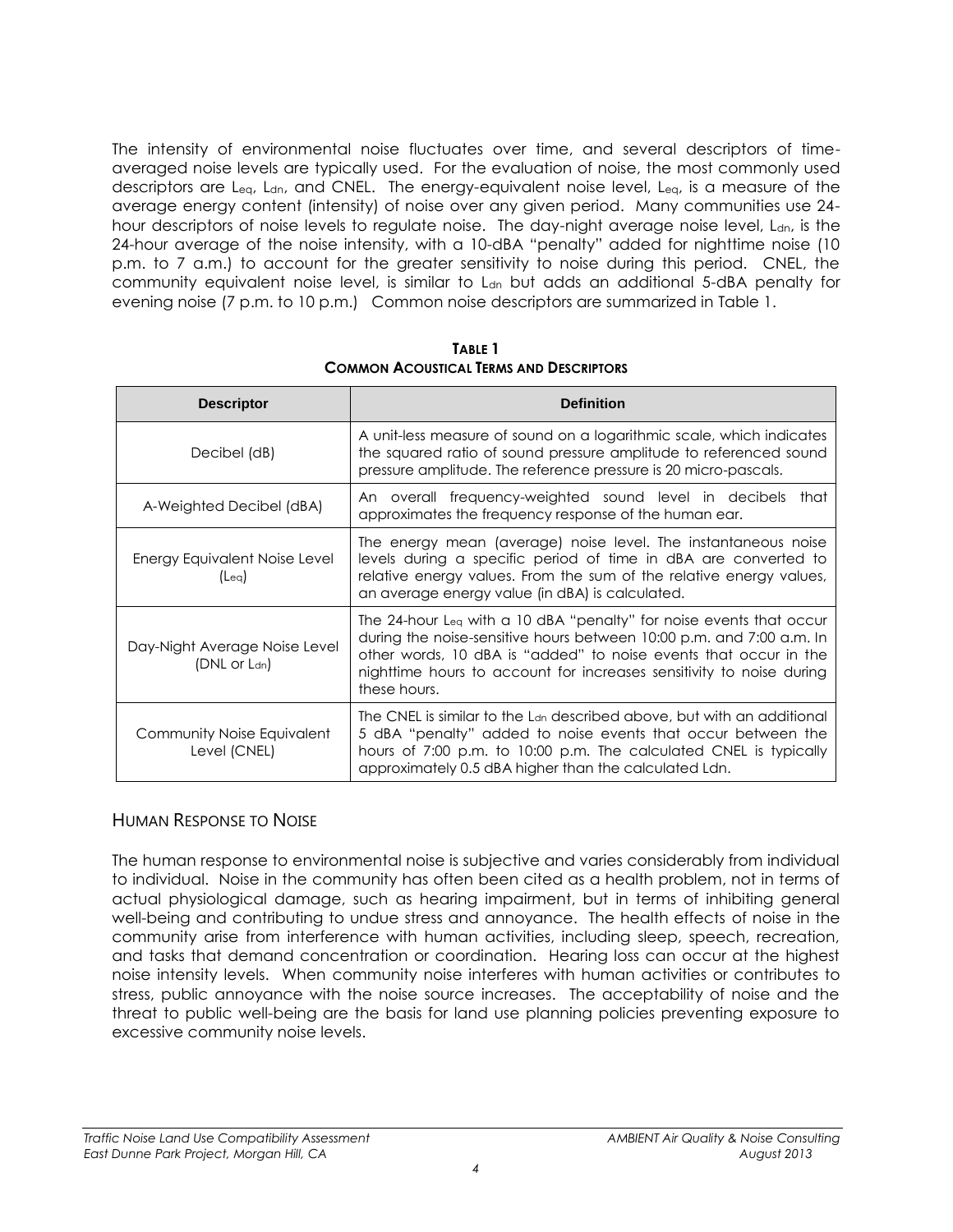# <span id="page-6-0"></span>**PROJECT AREA SETTING**

Noise sources in the project area consist predominantly of vehicle traffic along East Dunne Avenue. To document existing traffic noise levels in the project area, ambient noise measurements were conducted on March 26-27, 2013. Ambient noise levels were measured using a Larson Davis Laboratories Model 820 integrating sound-level meter. Measurements were conducted in the vicinity of the project site at a distance of approximately 67 feet from the centerline of East Dunne Avenue and at a height of approximately 4.5 feet above ground level. Based on the measurements conducted, average-hourly noise levels ranged from a low of approximately 50 dBA L<sub>eq</sub> during the nighttime hours to a high of approximately 65 dBA L<sub>eq</sub> during the daytime hours. Maximum instantaneous noise levels measured approximately 79 dBA Lmax. Average-daily noise levels at this same location measured approximately 65 dBA CNEL.

# <span id="page-6-1"></span>**REGULATORY FRAMEWORK**

# <span id="page-6-2"></span>**City of Morgan Hill General Plan**

The *City of Morgan Hill General Plan* identifies normally acceptable exterior average-daily noise levels (in L<sub>dn</sub>) for determination of land use compatibility. For new residential development, the City's General Plan identifies a normally acceptable noise level of 60 dBA L<sub>dn</sub> for areas where outdoor use is a major consideration (e.g., rear yard areas). Where the City determines that providing an exterior noise level within these areas of 60 dBA  $L<sub>dn</sub>$ , or lower, cannot be achieved after the application of reasonable and feasible mitigation, an exterior noise level of 65 dBA Lan may be permissible. For new residential housing units, interior noise levels should not exceed an average-daily noise level of 45 dBA L<sub>dn</sub>. For new residential development exposed to exterior noise levels of 60 dBA L<sub>dn</sub>, or greater, interior maximum instantaneous noise levels in bedrooms should be limited to 50 dBA. Maximum instantaneous noise levels in all other habitable rooms should not exceed 55 dBA (City of Morgan Hill 2010).

# <span id="page-6-3"></span>**TRAFFIC NOISE & BARRIER ASSESSMENT**

# **Land Use Compatibility**

The compatibility of proposed residential land uses was determined based on a comparison of predicted future (year 2030) traffic noise levels with the City's applicable noise standards. In accordance with the City's General Plan noise criteria for land use compatibility, residential land uses are considered normally acceptable within exterior noise environments up to 60 dBA Ldn.

# **Traffic Noise Modeling**

# *Methodology & Model Verification*

Traffic noise levels at onsite receptor locations were calculated using the Federal Highway Administration (FHWA) Traffic Noise Model (TNM). The TNM model is the most current traffic noise prediction model recommended for use by the FHWA and the California Department of Transportation. Input data used in the modeling of traffic noise included roadway traffic volumes, elevations, vehicle speeds, and day/night percentages of vehicles. Traffic volumes for East Dunne Avenue were obtained from the *City of Morgan Hill General Plan Circulation Element Network and Policy Revisions, Transportation Impact Analysis Draft Report (2009). The* accuracy of the TNM model was verified by comparing the measured average daily traffic noise level with the modeled existing traffic noise level. In comparison to the measured data, the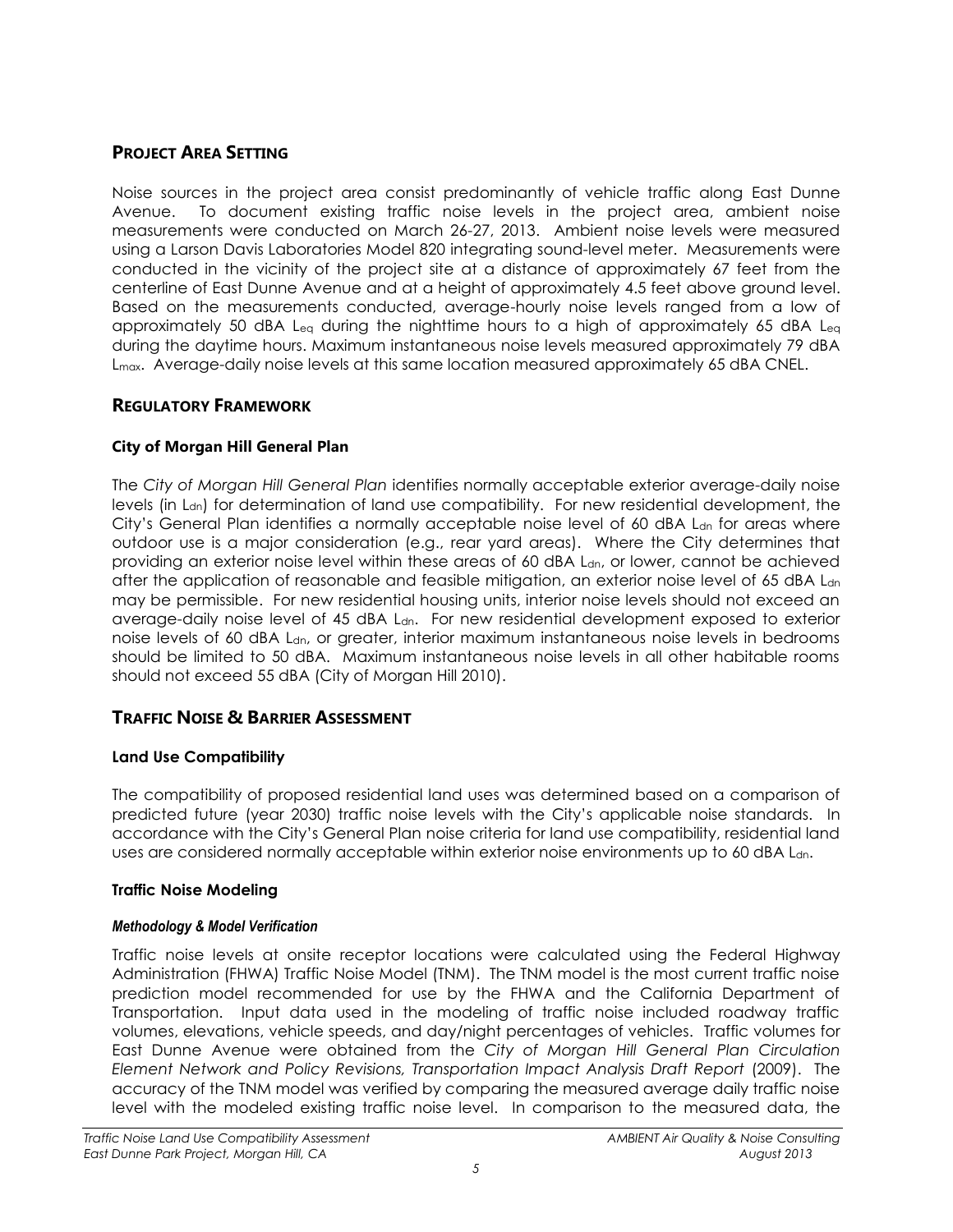FHWA TNM model over predicted traffic noise levels at the measurement location by approximately 1.4 dB. To be conservative, an adjustment factor was not applied to predicted future (year 2030) traffic noise levels. Predicted future traffic noise levels were calculated along the northern property line of primarily affected proposed residential lots (i.e., Lots 1, 2, 3, and 23). Modeled receptor locations are depicted in Figure 2.

#### *Predicted Traffic Noise Levels*

Predicted future (year 2030) traffic noise levels are summarized in Table 2. As depicted, without construction of a sound barrier, predicted future traffic noise levels at the nearest proposed residential lots (i.e., Lot 1-3, and Lot 23) would range from 55 to 65 dBA L<sub>dn</sub>. Predicted future traffic noise levels at Lot 1 would exceed the City of Morgan Hill's normally acceptable exterior noise level of 60 dBA Ldn.

| Receptor Location(1)     | Predicted Traffic Noise Level (dBA CNEL/Ldn) <sup>(2)</sup><br><b>Without Construction of a Sound Barrier</b> | <b>Predicted Interior</b><br><b>Instantaneous Traffic</b> |                                 |  |
|--------------------------|---------------------------------------------------------------------------------------------------------------|-----------------------------------------------------------|---------------------------------|--|
|                          | <b>Exterior</b>                                                                                               | <b>Interior</b>                                           | Noise Level (L <sub>max</sub> ) |  |
| Lot 1                    | 65                                                                                                            | 40                                                        | 48                              |  |
| Lot 2                    | 59                                                                                                            | 34                                                        | 42                              |  |
| Lot $3$                  | 55                                                                                                            | 30                                                        | 38                              |  |
| Lot $23$                 | 55                                                                                                            | 30                                                        | 38                              |  |
| Noise Standard:          | 60                                                                                                            | 45                                                        | 50/55 <sup>3</sup>              |  |
| Exceeds Noise Standard?: | Yes                                                                                                           | Νo                                                        | No                              |  |

<span id="page-7-0"></span>**TABLE 2 PREDICTED FUTURE (YEAR 2030) AVERAGE-DAILY TRAFFIC NOISE LEVELS**

*Bold=Predicted Noise Level Exceeds City's General Plan Noise Standard*

1. *Refer to Figure 2 for corresponding receptor locations.*

2. *Based on predicted future (year 2030) traffic noise levels. Assume an average vehicle speed of 40 mph and predicted future traffic volume of 13,900 ADT for East Dunne Avenue (City of Morgan Hill 2009).* 

3. *The City's General Plan noise standard for interior instantaneous traffic noise within interior rooms is 50 dB for bedrooms and 55 dB for all other habitable rooms.*

#### *Noise Reduction Measures*

A sound barrier analysis was conducted utilizing the FHWA TNM computer program to determine the minimum sound barrier height required to achieve the City of Morgan Hill's normally acceptable exterior noise level of 60 dBA  $L<sub>dn</sub>$  at Lot 1. The barrier analysis was conducted for future (year 2030) traffic noise conditions. Based on the modeling conducted, a 6-foot sound barrier would be required to reduce predicted noise levels to below the City's noise standard of 60 dBA Ldn at ground-floor locations.

Based on the calculated reductions provided by sound barrier and assuming an average exterior-to-interior noise reduction of 25 dB, predicted maximum instantaneous noise levels within the interior of the proposed dwelling would be approximately 48 dBA Lmax.

Based on the modeling conducted, a sound barrier construction to a minimum height of 6 feet would be sufficient to reduce predicted noise levels to below the City's normally acceptable levels. The proposed sound barrier would not, however, provide shielding of traffic noise for upper-floor locations. In the event that multi-floor dwellings are proposed for Lot 1, predicted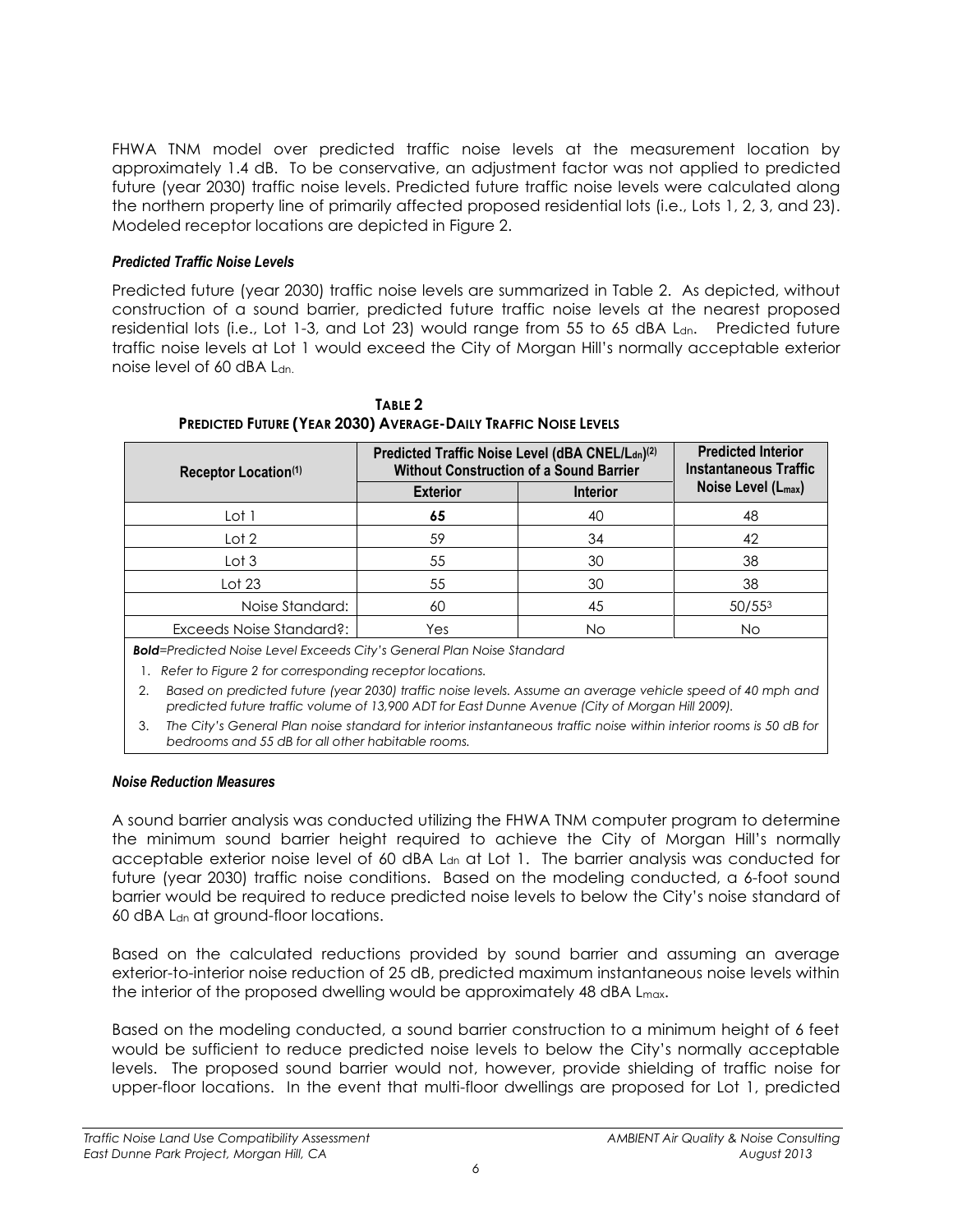exterior noise levels at the upper-floor of the dwelling could reach levels in excess of the City's exterior noise standard of 60 dBA Ldn.

#### *Recommended Noise-Reduction Measures*

To achieve the City's exterior noise standard of 60 dBA  $L<sub>dn</sub>$  at Lot 1, the following noise-reduction measures are recommended:

- A sound barrier should be constructed along the northern property line of the nearest residential lot (i.e., Lot 1), as depicted in Figure 2.The sound barrier should be constructed to a minimum of height of 6 feet above the proposed residential pad elevations. The sound barriers should be constructed of masonry block, or material of similar density and usage, with no visible air gaps along the barrier alignments or at the base of the barriers.
- Install air circulation systems to allow windows to remain closed during inclement weather conditions.
- The installation of balconies along the northern façade of the dwelling structure should be prohibited.

In addition to the above measures, the following additional mitigation measure is recommended, though not required:

 If a multi-floor dwelling is proposed for Lot 1, the northern façade of the dwelling should be designed to achieve a minimum composite sound-transmission-class (STC) rating of 35 dB. Stucco/framed exterior walls constructed and insulated in compliance with current building standards with the use of windows meeting a minimum STC rating of 28 dB, is typically sufficient to meet this standard. Use of higher STC-rated windows should be included where practical. It is also recommended that the number and size of windows along the northern building façade be minimized, to the extent possible.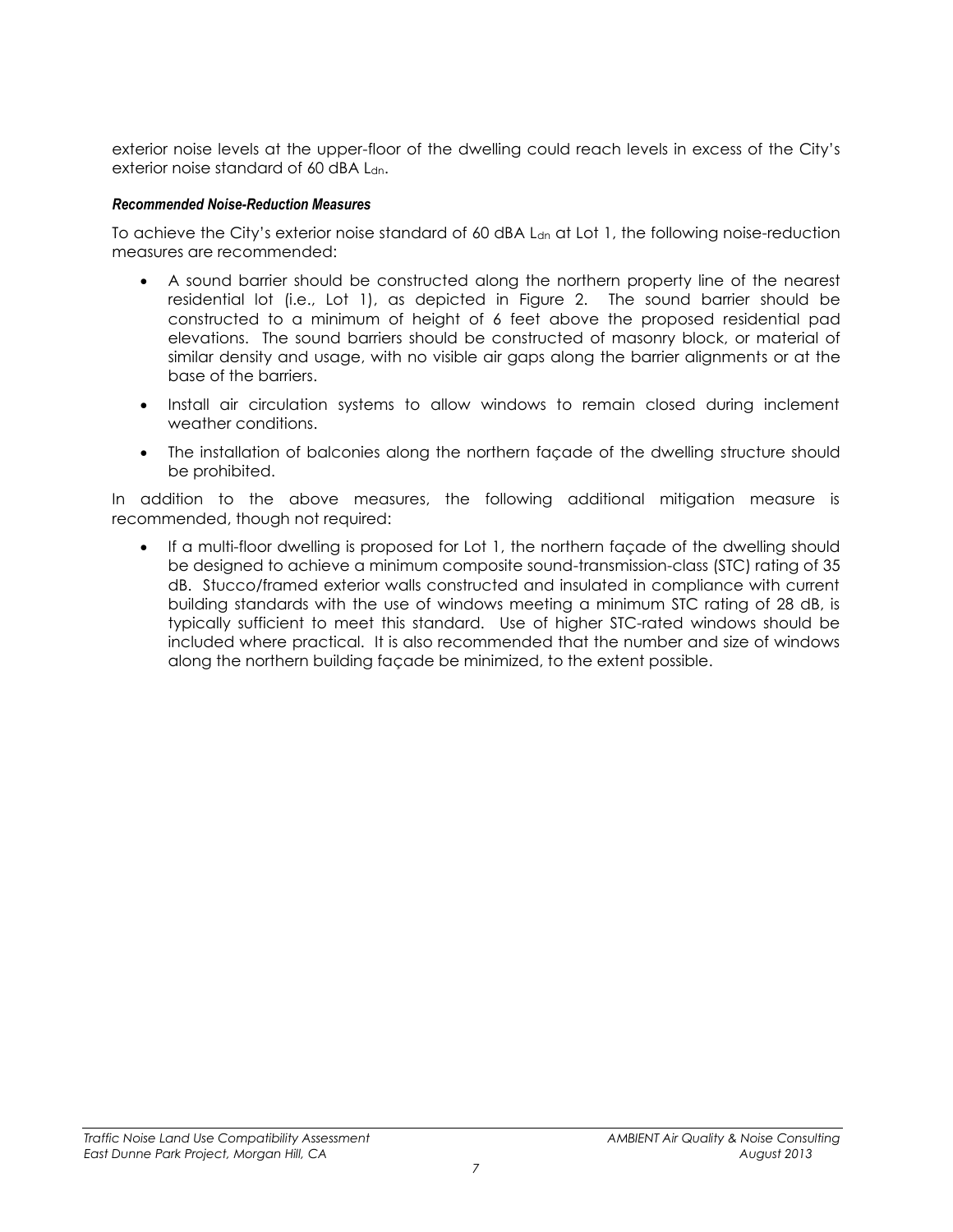<span id="page-9-0"></span>LEGEND AZAR PARENG TABLE **SEVELOPMENT TABLE** UNT FLOOR RIGHT STRACK  $\frac{10!}{10!}$ EAR TARD BOE TAR DESCRIPTION PROPOSITO EXHTING. CARACE UNICE PRIVATE DRIVE  $+720$ SR FLAN **ZAPRON SPACES/UNI** BOUNDARY -----对本 **OF FAN** LOFLINE **PERVIOUS PAVEMENTS** REMOVE EXBITING HARDSCAPE M. IS ANNIE **EACH OF CURS REIN ACT WITH LANDSCAPERS** 4 4200 SR PLANA  $87720$ **MOST-DE RAY** N257201204 135.01<br>EXKT 2 (SMC) = = = = = = = **CONTRACTOR** PROPOSED FLOOR PLAN MET. 4 4.900 SPR PLANT ANNO. INJMADI OF FLANS  $_{\rm RL}$  $--- - \frac{1}{18}$  $- - -$ **SKAN**<br>RP-71-295  $\frac{1}{2}$   $\frac{1}{100}$  $\frac{1}{14.300}$ **NET DUET SDFRAGE SELES DOUT NOTES NIMACK GLAS 3,00.17** 10 7.900 5/8 PLAN **RUGS**  $\frac{1}{11}$  4.500  $\frac{1}{2}$   $\frac{1}{2}$   $\frac{1}{2}$   $\frac{1}{2}$  $17$ 12 6.500 SPR PLANT R=20.00<br>939'48 14 6,200 2/8 FLANT w L=31.41"<br>-081.14=8 **T** butt 16 14 3 3 450 <u>BUBICÍNG COVERAGE:</u><br>NEASURE C APPUICATION AREA IT RW GEVILLE SEND ېم 51 a AC<br>63 a AC<br>63 a AC<br>51 a AC (NET) 49 KW (WOND COUNT)  $+7.40$ **SR FLAN** SECONALIS N252912'W 48.96  $97.202$ 21 6.300 SPR PLANT **STREETS**  $\frac{22}{23}$  6.800 S/R PLAN 희 **PINE WAY** REFER TO REMOVED CAPPLEMBER, RECISIVE HUMANI, SITINGS USTED ABOVE ARE MINIMUM **CALLA COTTAGE** 15  $\mathfrak{D}$ ARE RE 1999, LOS 8, P.17 & 18 ARE REG.199, ALL OTHER LOS **CONTRACTOR** TOTAL BUILDING COVERAGE 0.9 a AC<br>26% S TOTAL BUILDING COVERAGE **RESIDENTIAL STREET (PUBLIC) 3,95,00.19W** mp 90' | PLAN MEASURE CAPPLICATION<br>**SITE DEVELOPMENT PLAN** ts. is.<br>E 1994652  $80 - 1 - 24$ **PZLBA**<br>BFI-3-des SMANDS<br>ND-3-06 医心房 **DELANDO**<br>INT-3-048 **SNOTZ**<br>N7-71-00 INVES<br>NGC 1-050 constantino<br>MI-3-om 14 OVERALL  $$ ß EAST DUNNE PARK la  $95$ MAINEZ<br>TOD-14-018 \$27.78 an andormeter tende i et EXTEND EXPERIMENTATION N25'29'12"W 718.80' 13 i di V æ × LOT A **PLAN 1** FLAN<sub>3</sub> **PLAN J** cu 110 b PLAN 4 **CARAL**<br>TU-M-011 DETENTION BASIN/OPEN SPACE  $(23)$ LOT B ±14,800 SQFT 诰 **b** DETENTION BASIN 꿪 19  $21$  $\frac{d}{dx}$  ±6,100 SQFT **DRU**  $12$ EAST DUNNE AVENUE ᆋ lLLE 224.80  $^{1959}_{78-95-000}$  $-2M3$ **MARK OF THE CARD WAY**  $1.957$ WONG COURT 图 **aminin** 3,00,15,998 **LEGEND**  $\mathbf{\tilde{z}}$ asket 35 Recommended HOG DAK<br>TID-14-014 6-ft Sound Barrier  $\overline{2}$ ïю 3 6 4 Ltf, 45 45 BAY. Ray 3 Modeled Receptor  $\circ$ **PEAN**  $55'$ PLAN ED incuir a **shiiliilii** Locations 65.6  $\overline{n}$ 72 72 光學 **T824.85** N25'29'16"W  $\frac{1}{2}$ Image Source: Ruggeri-Jensen-Azar,  $MC-2$ October 1, 2012 KAWAKINI<br>BO-ab-ak  $60 - 60$ eadhrain<br>Ní-re-cr ROPHUZH<br>NG<del>C 45</del>-45 MARTERISAN NAMES<br>NHA-de YMBA<br>80-48-04 or  $n$  neares. थ≨ां 2 28.763<br>|-<br>| 11.00 74.01 --

**FIGURE 2 MODELED RECEPTOR & BARRIER LOCATIONS**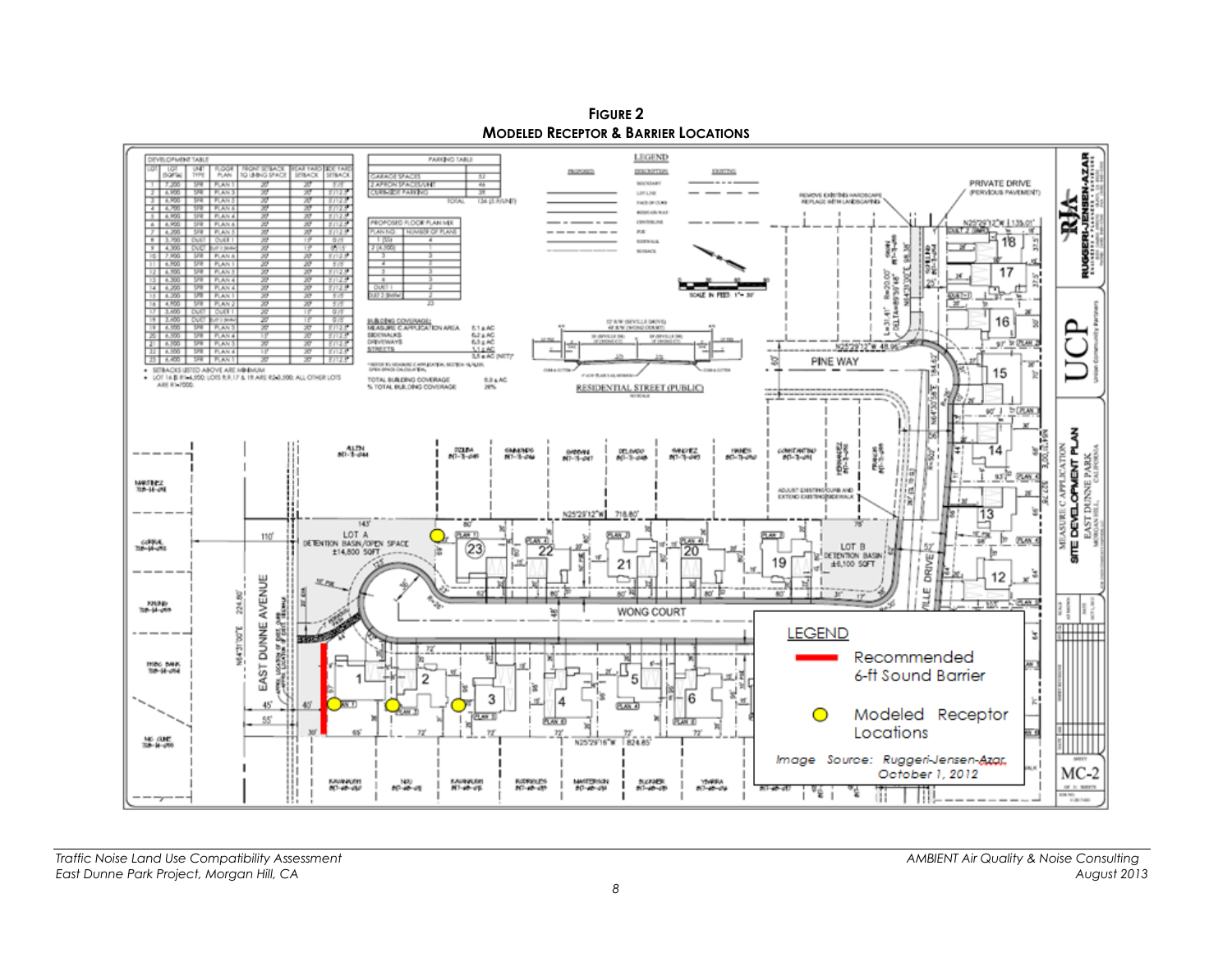# <span id="page-10-0"></span>**REFERENCES**

- California Governor's Office of Planning and Research. 2003. *State of California General Plan Guidelines*.
- California Department of Transportation (Caltrans). Accessed June 2, 2009. *IS/EA Annotated Outline.* URL: http://www.dot.ca.gov/ser/vol1/sec4/ch31ea/chap31ea.htm.

City of Morgan Hill. July 2001 (Updated February 2010. *Morgan Hill General Plan*.

Ruggeri-Jensen-Azar. October 1, 2012. *Site Development Plan, East Dunne Park, Morgan Hill, California.*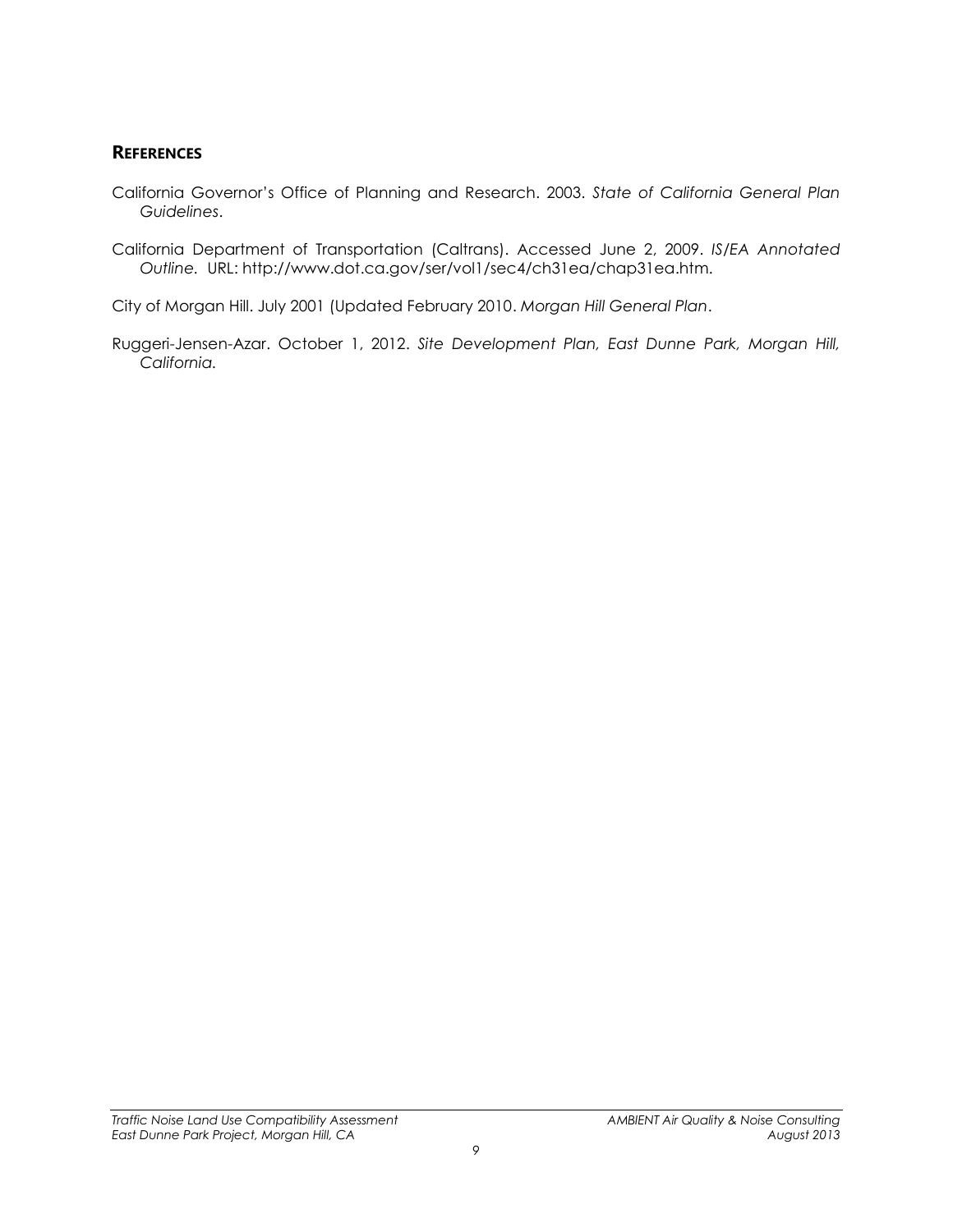## **APPENDIX A**

## **SUMMARY OF AMBIENT NOISE MEASUREMENTS**

|       |                                       | Pro<br>Measure the distance between two points on the ground | <b>Xpenantal</b> |
|-------|---------------------------------------|--------------------------------------------------------------|------------------|
|       | 66.72 Feet<br>66.73<br>155.19 degrees | Map Length:<br>Ground Length:<br>Heading:                    | m                |
| Clear | Save                                  | <b>Mouse Navigation</b><br>Noise Measurement Location        |                  |
|       |                                       |                                                              |                  |
|       |                                       |                                                              |                  |

Date: March 26-27, 2013 Distance from Roadway Centerline: ~67 feet Temp: 47-70°F, Humidity: <sup>≤</sup>40%, Wind:5-10 mph Equipment: Larson Davis Type I Sound Meter